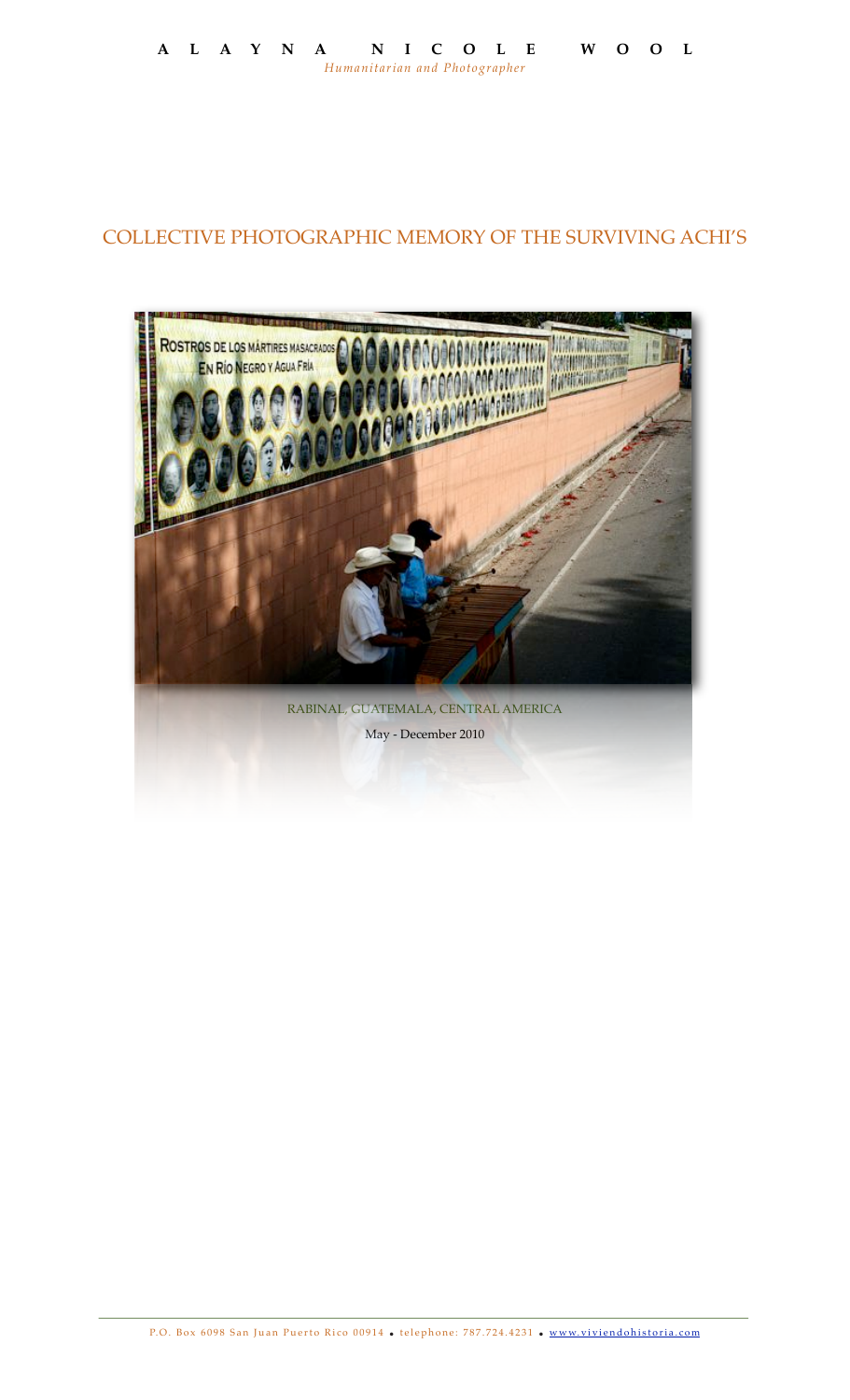# Table of Contents

| $\mathbf{1}$   |
|----------------|
| $\mathbf{1}$   |
| $\mathbf{1}$   |
| $\mathbf{1}$   |
| $\overline{2}$ |
| $\overline{2}$ |
| 3              |
| 3              |
| 5              |
| 6              |
|                |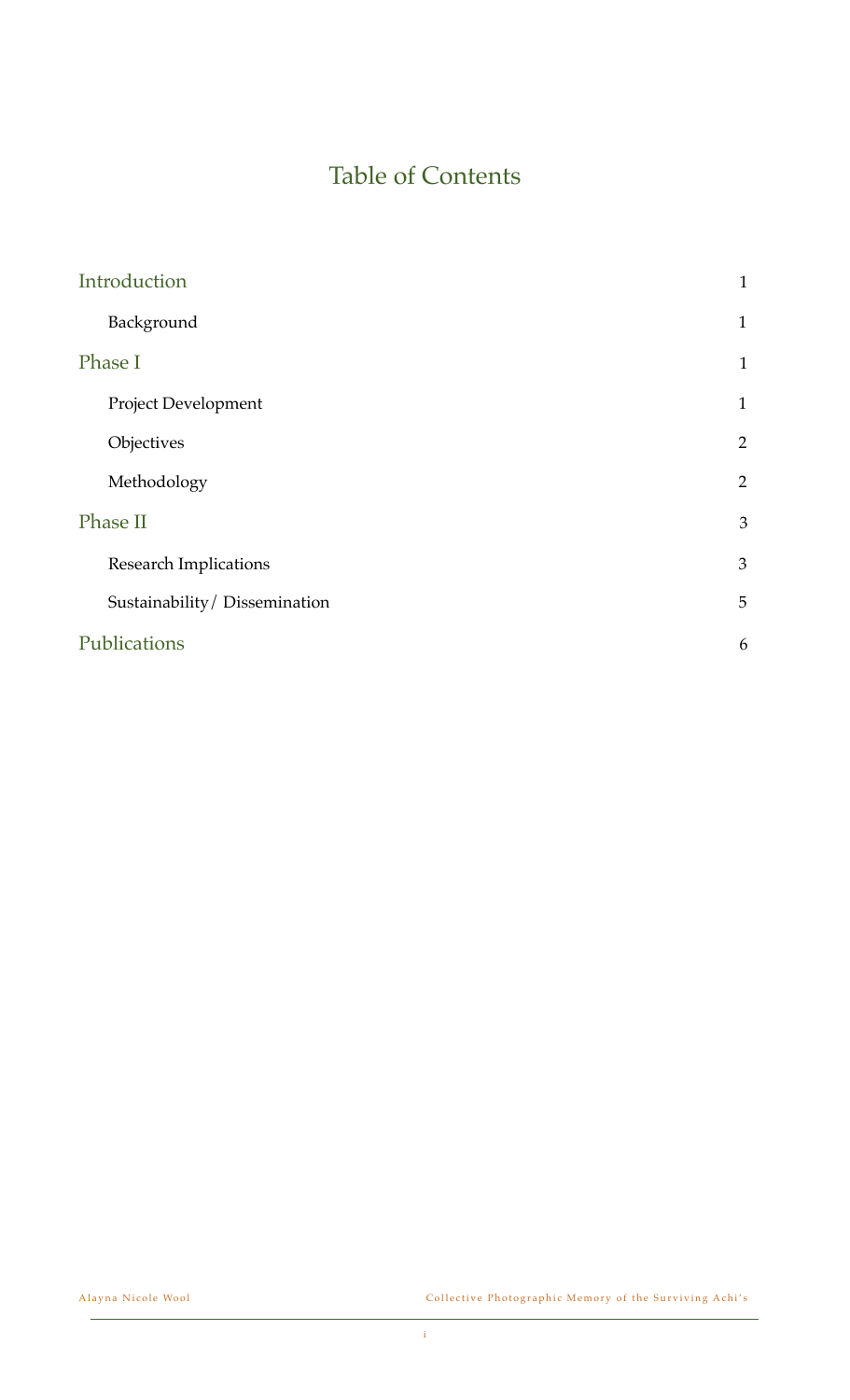# Introduction

### **Background**

The project "Collective Photographic Memory of the Surviving Achi's, was created to collaborate with the remaining survivors of the Internal Armed Conflict, in the geographical location of Rabinal, Guatemala. During the civil war over 250,000 people were killed or disappeared, the war lasted from the 1950's to 1996 and concluded with the signing of the Peace Accords. This project aimed to investigate the inner workings of the massacres that occurred during the bloodiest years of the conflict (1980-1983). We worked with 108 families in the town of Rabinal during a 9 month term, in attempt to construct a cohesive collective memory of the peace building practices within the local political leaders and indigenous population. Alayna Wool collaborated with the Association of Justice and Reconciliation (AJR) and carried out the research which is outlined within these pages. The basis of the project was rescuing photographs that have not been seen by family members in over 28 years, this reunion fostered a sense of relief and hope within the people that peace will be obtained. A public display of this content within the town, demonstrates that truth has been revealed to secure an ideology of "no repetition". This information is based on firsthand accounts and witnesses who participated in the project, in an attempt to construct a community consciousness of their past, with intent to reiterate the necessity of justice and reconciliation by seeking to create peace within this region.

### **Geographical Description**

Rabinal lies in the valley of Ürram, about four and a half hours north of Guatemala City, in the department of Baja Verapaz. The center of town is surrounded by mountains on 360 degrees, where villages are located, this is where our work took precedence. The population is about 36,000 people and the land covers about 504 square kilometers. Rabinal is a vey temperate, dry climate, during the months of May through November, their is a rainy season which brings heavy rains for the crops and the "milpa" a corn, squash and bean combination grown. During the holiday season a cold spell usually comes through and for the rest of the year it is quite sweltering. Due to the construction of adobe houses, an all natural construction of mud and straw, the people are able to stay cool in the heat of the day.



We worked within seven communities, which were the most affected during the civil war, you can see red arrows pointing to them on the map at the right. These are the communities where we concentrated our work and the tiny green spot in the middle is the town center of Rabinal. On average, a community takes 40 minutes to reach in the back of a pickup truck, the easiest way to get around.

## Phase I

#### **Project Development**

The project proposal outlined the work which was created on behalf of the survivors needs. To adhere to the integrity of the work we facilitated workshops to hear the peoples voices, what their observations were, in order to complete the work in a way which was 100% beneficial to their needs. Many believe, that the wars initiation was in great part due to the intervention of the interest of the United States and the United Fruit Company. The interaction of a foreigner's role in the project brings many benefits to the arena, however, great sensitivity of the content is necessary to adhere to, for the success of the project. Thus as the project developed, we were always guided by the needs of the community, creating a body of work that was facilitated by the "Documentation Team" in collaboration with the survivors. The nature of this collaboration provided the basis for a strong foundation, and a result upheld by the peoples pride and support.



Rescuing photos from the identification center.



Survivor with photographs of lost family members.



A. Wool photographing victim with photographs..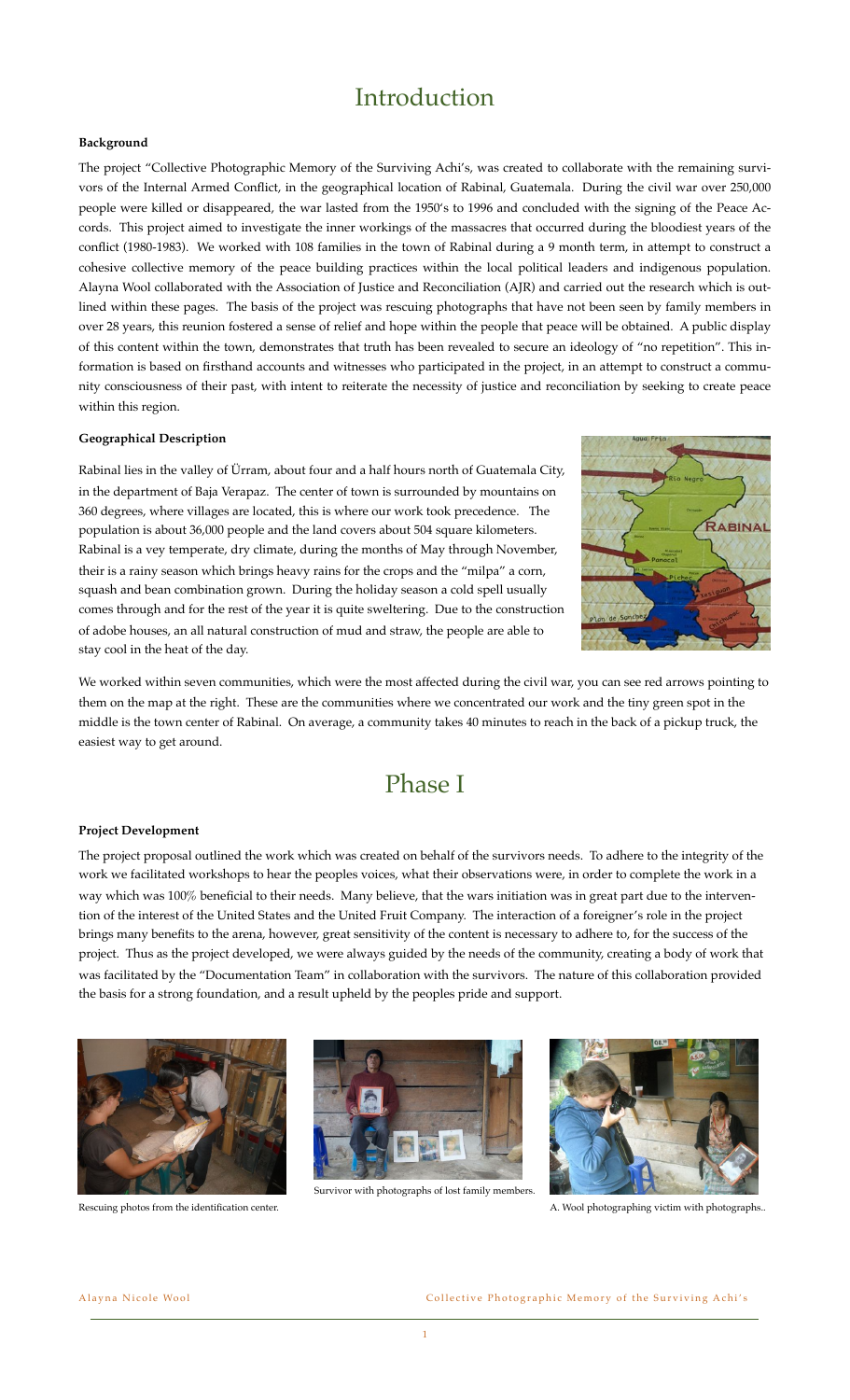### **Objectives**

To publically display a photographic mural depicting the violent history of the attempted genocide in the town of Rabinal, with images of rescued photographs which had not been viewed in over 28 years. The fact is that there was no photographic archive of the innocent indigenous victims killed by the military during the civil war. In Rabinal, Guatemala people had little to no documentation of their lost family members; their faces lived no, only in the survivor's memory. The innovative element that surfaced with the completion of the work,is that the indigenous survivors have documentation, a compilation of testimonies and photographs of what transpired during those horrific years. The installation of the montage integrated an educational display of the cultural values, traditions, spirituality, tradgedies, hopes and dreams to enable visitors to gain insight into the reality of the history of the town of Rabinal.

#### **Documentation Team**

The investigation of the work was devised of a team of four members which performed the individual interviews, house visits, workshops and photographing on a case to case basis. Implementing the theory that each persons individuality should be valued to the umpteenth extent. We went through all the necessary procedures to insure accuracy and decency of the content exhibited. The documentation team was compiled by:

• **Alayna Nicole Wool**- BFA, Maryland Institute College of Art, Project Coordinator. Responsible for all data entry, design and photography, as well as, the implementation of the overall integrity of the projects completion.

•**Romeo Tecu Tecu**- Orphan, originally from Pichec, Rabinal, Community Coordinator. Responsible for all translations from Achi to Spanish.

•**Julia Cortez Tecu**- Survivor of Xesiguan/Pichec, President of the Association for Justice and Reconciliation. Responsible for all legal binding activities and community involvement.

•**Eleadoro Osorio Sanchez**- Survivor of Rio Negro, CALDH regional director. Responsible for all data intake from the communities and comprehension.

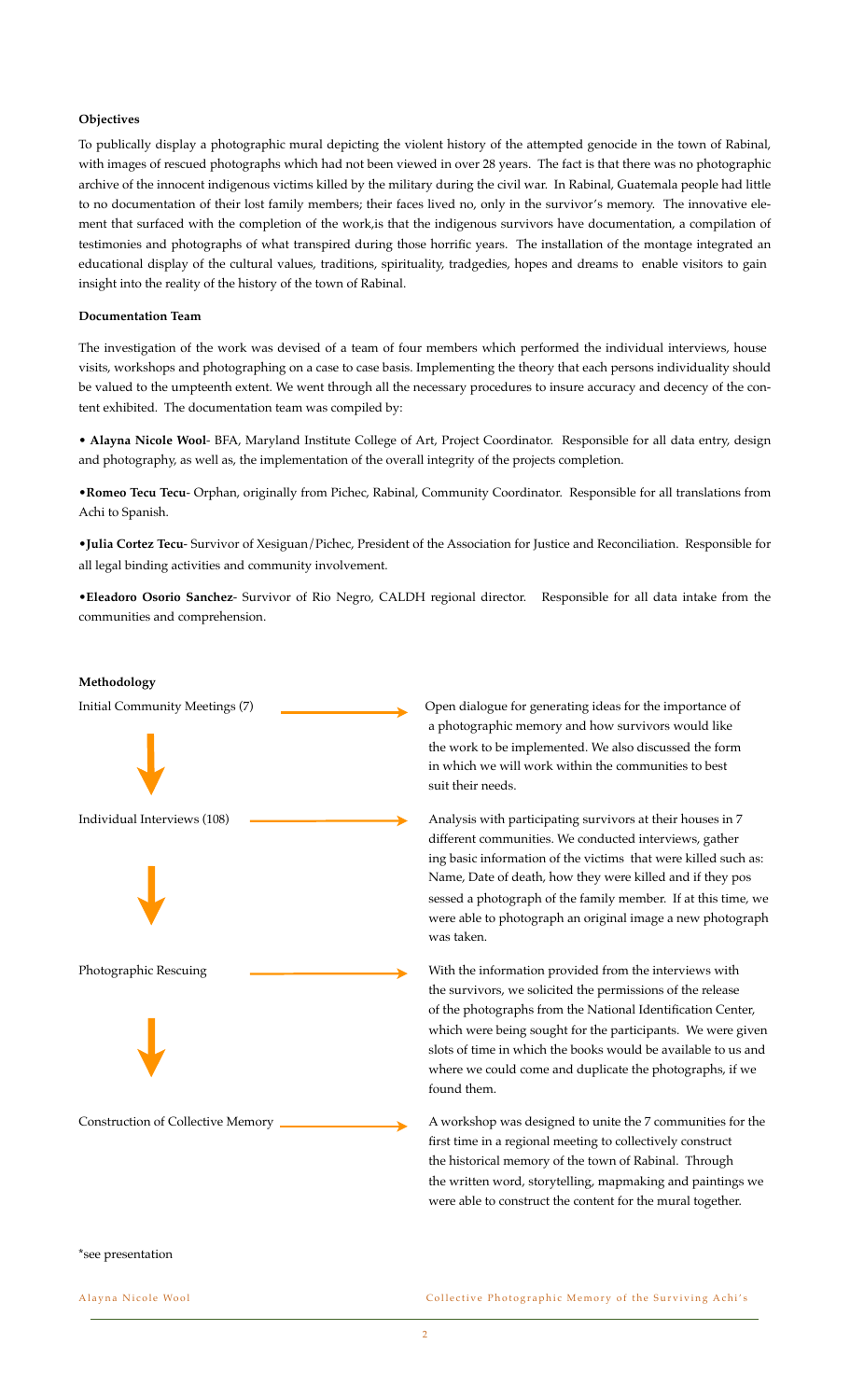# Phase II

### **Design Implementation**

To implement the design we used a method sensitive to the participants requests, in an attempt to withhold the integral essence of the work by fusing art, history and technology. This idea was well founded on truth and the voice of the indigenous Achi population. The design was a challenge to unite the facts of the "scorched earth campaign," as told by the survivors. The memories which lived on in the peoples's minds were hard to hear and hard to convey in a tactful manner. As a designer, there was a strong determination to be responsive to the wants of how the population desired their voice to be portrayed in the output of the design content. Thus resulting in a well founded integrally composed design, to be publicly displayed on the outer wall of the local cemetery otherwise known as "campo santo." We included high definition photographs to accurately portray the events that were conveyed to us in Phase 1 creating a flow which can been seen in the presentation. The material we used for the installation, was a vinyl that is specially created for a exterior rough surface that is heated at 1200 degrees and adhered with special rollers to bind the material to the wall.

### **Research Implications**

With the information acquired during the above mentioned investigation phase, the second phase of the project was able to commence. During Phase II, all of the material we were able to collect was compiled by the "Documentation Team" to construct a cohesive collective memory of the tragic events that transpired during the mentioned years. The participants were all very active in the process of voicing their opinions to formulate a plan, to have peace transpire through the ongoing work that they do with the Association of Justice and Reconciliation (AJR). AJR is taking these suggestions into account while working their annual plans. In one of the communities we worked in, Plan de Sanchez we reported to the UN the ruling by the Interamerican Court in 2003 has not been fulfilled to date. Psychologists have not visited, the chapel the state was ordered to construct was left halfway done and a health plan has not been put into effect. When the "Documentation Team"met with the United Nations, Guatemala (OCNADUH) we realized that they had been notified that all victims had been given reconciliation and housing to compensate for their houses that were burned down. However this is not the reality, through the workshops and house to house interviews we conducted we were able to see that the rulings had not been carried out and we therefor provided the UN with the current status of the communities in Rabinal.

#### **Results**

During the 3 months that we were working "in the field" we were able to put together the most complete list to date of more than 2000 names of the people who were killed in the various massacres. We rescued approximately 800 photographs which were implemented into the Photographic Montage in the town of Rabinal.

With the construction of the Photographic Montage we were able to gift every participant with a photograph (8x10, framed) and complete an evaluation of the 7 communities that we worked within. The results of the evaluation, which we documented in Spanish (translation provided upon request), are the following:

| Pregunta                                     | Respuesta                                                                                                                                                                                                                                                                                                                                                      |
|----------------------------------------------|----------------------------------------------------------------------------------------------------------------------------------------------------------------------------------------------------------------------------------------------------------------------------------------------------------------------------------------------------------------|
| 1) Como les pareció la forma en que<br>rias? | Panacal - Nos pareció muy bonito las visitas. Es muy importante para nosotros.<br>trabajo la AJR en las visitas comunita- Plan de Sanchez-Fue muy interesante por que se pudo tomar buena relación. Se<br>dio a conocer el proyecto y se pudo identificar los sobrevivientes.<br>Pichec-Por el dolor de la desaprecian de mi esposo en la quema de la embajada |
|                                              | España. Seguiremos luchando. Estoy feliz de verla foto del, en el mural y que<br>su historia esta ahí para que miren los higos e hijas que pasa, y como garantía<br>de la no repetición. Esta bien porque AJR, CALDH y DED nos anima para de-<br>fender nuestros derechos y nos quita el miedo.                                                                |
|                                              | Pacux-Si es bueno porque dio a conocer la verdad.<br>Chichupac-Nos pareció bastante bien pues con estas visitas nos sentimos apo-                                                                                                                                                                                                                              |
|                                              | yado. Respetaron nuestros derechos como sobrevivientes del conflicto armado.<br>Xesiguan- nos apareció bien, que siguen visitando en nuestras casas.                                                                                                                                                                                                           |
|                                              | 2) Que piensan para mejor el trabjo en Panacal/Pichec-Convocar a otras personas que participen para que se une                                                                                                                                                                                                                                                 |
| las comunidades?                             | nuestras ideas mas.                                                                                                                                                                                                                                                                                                                                            |
|                                              | Plan de Sanchez- Visitar mas constantes las comunidades, dar seguimiento al                                                                                                                                                                                                                                                                                    |
|                                              | proyecto, convencer a todos los sobrevivientes o familiares de los fallecidos en                                                                                                                                                                                                                                                                               |
|                                              | la masacre.                                                                                                                                                                                                                                                                                                                                                    |
|                                              | Pichec-Hablar mas con las personas para que entienden lo que vas a trabajar.                                                                                                                                                                                                                                                                                   |
|                                              | Pacux-Dar mas fortalecimiento de la memoria histórica.                                                                                                                                                                                                                                                                                                         |
|                                              | Chichupac-Necesitamos mas asesoramiento para buscar el camino hacia la                                                                                                                                                                                                                                                                                         |
|                                              | justicia para que no quede impune el derecho de nuestros difuntos.                                                                                                                                                                                                                                                                                             |
|                                              | Xesiguan- Darle seguimiento al trabajo, talleres comunitarios con todos los/las                                                                                                                                                                                                                                                                                |
|                                              | sobrevivientes para que crece AJR.                                                                                                                                                                                                                                                                                                                             |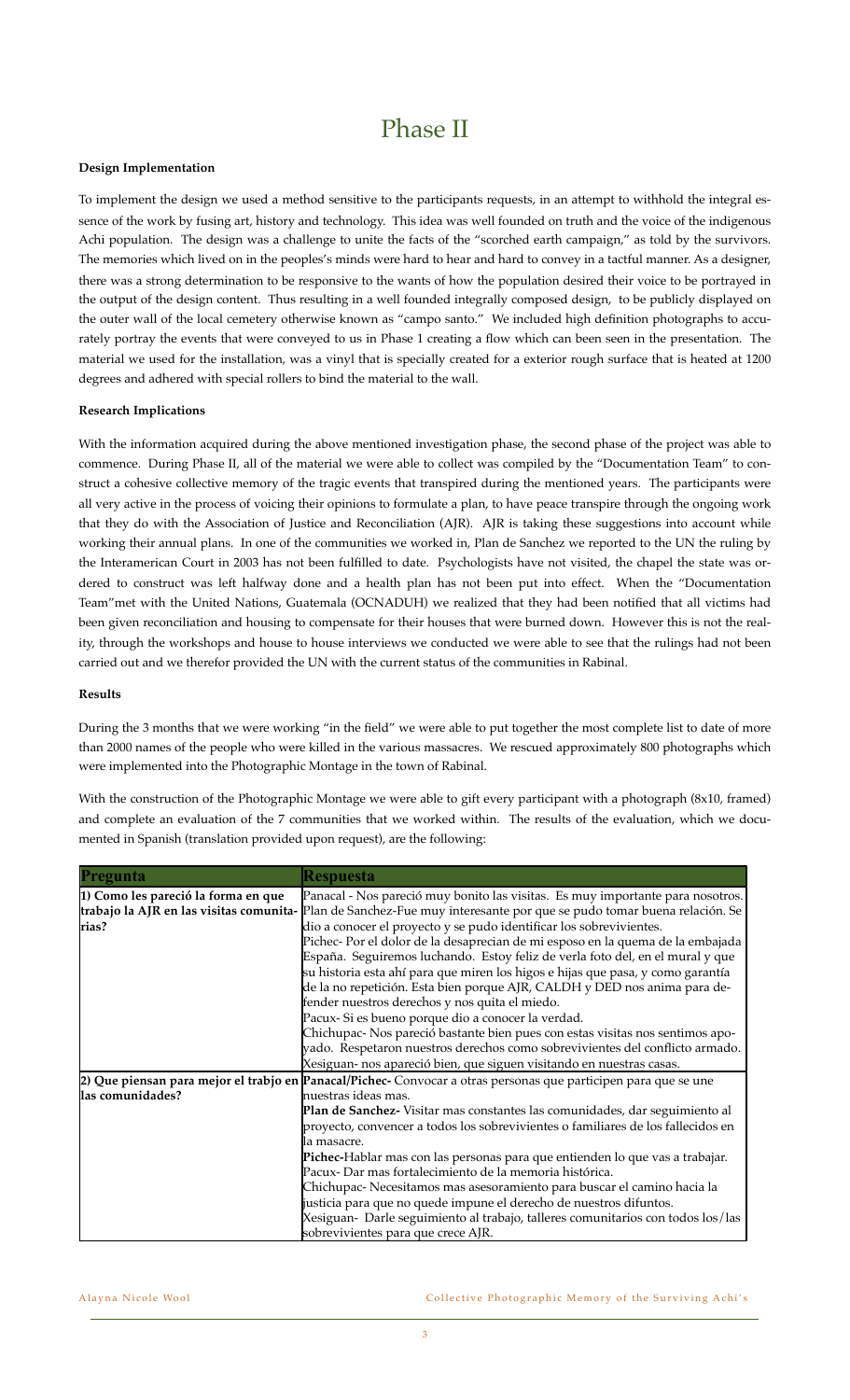| Pregunta                                                              | <b>Respuesta</b>                                                                                                                                               |
|-----------------------------------------------------------------------|----------------------------------------------------------------------------------------------------------------------------------------------------------------|
| 3) Como les pareció la instalación de                                 | <b>Panacal -</b> Nos gusto mucho la foto que pusieron. Y para dar a conocer a las de-                                                                          |
| la memoria fotográfica en la pared del                                | más personas que no conocen y a la familia que nunca conoció a su padre o                                                                                      |
| cementario II?                                                        | madre.                                                                                                                                                         |
|                                                                       | Plan de Sanchez- Es importante para dar a conocer al pueblo en general, y la                                                                                   |
|                                                                       | nueva generación.<br>Pichec-Muy bien, ya hay resultado de nuestro trabajo. Ahora por medio de la                                                               |
|                                                                       | Memoria Fotográfica esta plasmada nuestro testimonio.                                                                                                          |
|                                                                       | Pacux- Es bueno porque es un recuerdo y para dar a conocer al pueblo de Gua-                                                                                   |
|                                                                       | temala.                                                                                                                                                        |
|                                                                       | <b>Chichupac</b> - Es una forma para dará a conocer al pueblo lo que hizo el estado de                                                                         |
|                                                                       | Guatemala gobernado por Romeo Lucas Garcia y Efraín Ríos Montt. Nosotros                                                                                       |
|                                                                       | como víctimas nos sentimos contentos porque con nuestros testimonios logra-<br>mos a que se pudieron plasmar las fotos en la pared dando gracias a dios que    |
|                                                                       | estamos viendo el resultado del trabajo que venimos realizando.                                                                                                |
|                                                                       | Xesiguan- Parece bien per queremos que lo respetan seria bueno con techo o                                                                                     |
|                                                                       | rotulo placa que protegen la historia del pueblo. Para nosotros estamos conten-                                                                                |
|                                                                       | to porque es una fuerza de la lucha para que todo lo que paso ya no sucede.<br>Pero los responasables no le gustan.                                            |
| 4) Ustedes sienten parte del trabajo?                                 | Panacal - Nosotros seguiremos adelante en la lucha. Es para nosotros el trabajo                                                                                |
|                                                                       | que ese AJR y también el trabajo es para nosotros en unión.                                                                                                    |
|                                                                       | Plan de Sanchez-Si formamos partes por que somos sobrevivientes y queremos                                                                                     |
|                                                                       | justicia.                                                                                                                                                      |
|                                                                       | <b>Pichec-</b> Si porque la AJR y Alayna nos apoyo y es de nosotros para todo el<br>tiempo.                                                                    |
|                                                                       | Pacux- Si porque dimos nuestros tiempos cuando llegaron a las casas y los re-                                                                                  |
|                                                                       | vimos en nuestras casas porque no fueron bienvenidos a las casas.                                                                                              |
|                                                                       | Chichupac-Nos sentimos parte del trabajo como sobrevivientes del conflicto                                                                                     |
|                                                                       | armado. Porque también nos sentimos apoyado y tomados en cuenta por parte                                                                                      |
|                                                                       | de dichas instituciones.<br>Xesiguan-Si, porque nosotros atreves de los/las sobrevivientes sucedió esto y                                                      |
|                                                                       | por nuestros seres queridos que están ahí.                                                                                                                     |
| 5) Como les pareció la inauguración                                   | Panacal - Es muy alegre para nosotros recordar a nuestros finados difuntos.                                                                                    |
| de la memoria fotográfica?                                            | Plan de Sanchez- Fue importante por que se dio cumplimiento al trabajo.                                                                                        |
|                                                                       | <b>Pichec-</b> Esta bien porque es un gran trabajo y esfuerzo de AJR y Alayna porque                                                                           |
|                                                                       | hubo ceremonia, marimba, adufe y los participación de organizaciones naciona-<br>les y la municipalidad de Rabinal. Yo ya soné que muchas mujeres estaban bien |
|                                                                       | vestida con hupil y cinta.                                                                                                                                     |
|                                                                       | Pacux-Si es bueno per a la vez nos dio tristeza porque cuando estamos buscan-                                                                                  |
|                                                                       | do las fotos de nuestros finados pasaron unas personas que burlaron de noso-                                                                                   |
|                                                                       | tros.<br>Chichupac- Nos pareció muy bien gracias por el apoyo de AJR, Servicio Ale-                                                                            |
|                                                                       | man, CALDH y Alayna.                                                                                                                                           |
|                                                                       | Xesiguan-Me pareció bien muy bien por que el Senor Alcalde estuve ahí y el                                                                                     |
|                                                                       | sol no puede tapar con un dedo. También don Carlos llego y era interesante y                                                                                   |
|                                                                       | hablo de resarcimiento.                                                                                                                                        |
| 6) La terminacion de la memoria foto-<br>grafica era como imaginaste? | Panacal- Así nos imaginamos como quedaron las fotos y la imaginación nos<br>gusto mucho.                                                                       |
|                                                                       | <b>Plan de Sanchez-</b> Si por que fortaleza la lucha de la busca de justicia, y para dar                                                                      |
|                                                                       | a conocer a lo nueva generación.                                                                                                                               |
|                                                                       | Pichec- Yo si así como lo pensé que le pagara una historia y foto para su con-                                                                                 |
|                                                                       | memoración.                                                                                                                                                    |
|                                                                       | Pacux- Si porque se vio el trabajo.<br>Chichupac-Si habíamos pensado ver las fotos de nuestros seres queridos plas-                                            |
|                                                                       | madas en una pared.                                                                                                                                            |
|                                                                       | Xesiguan- Es diferente porque lo que dice uno y como este hecho se dio todo a                                                                                  |
|                                                                       | la luz.                                                                                                                                                        |
| 7) Si no, como lo imaginabas?                                         | Panacal - Nosotros nos gusto mucho y así es nuestro imaginación y no hay                                                                                       |
|                                                                       | ningún problema en la instalación.<br>Plan de Sanchez-Se cumplir con lo que se imaginaba para fortalecer y valorar                                             |
|                                                                       | la historia.                                                                                                                                                   |
|                                                                       | Pichec- Yo lo pensaba que era foto en cuadros pero es un material especial.                                                                                    |
|                                                                       | Pacux-Si es bueno.                                                                                                                                             |
|                                                                       | Chichupac- Pues según habíamos imaginado que era como un museo, pensá-<br>bamos que iban a estar en marcos de cuadro.                                          |
|                                                                       | Xesiguan-Lo que se dijo es lo que se ve ahí ya se cumplo.                                                                                                      |

 $\overline{a}$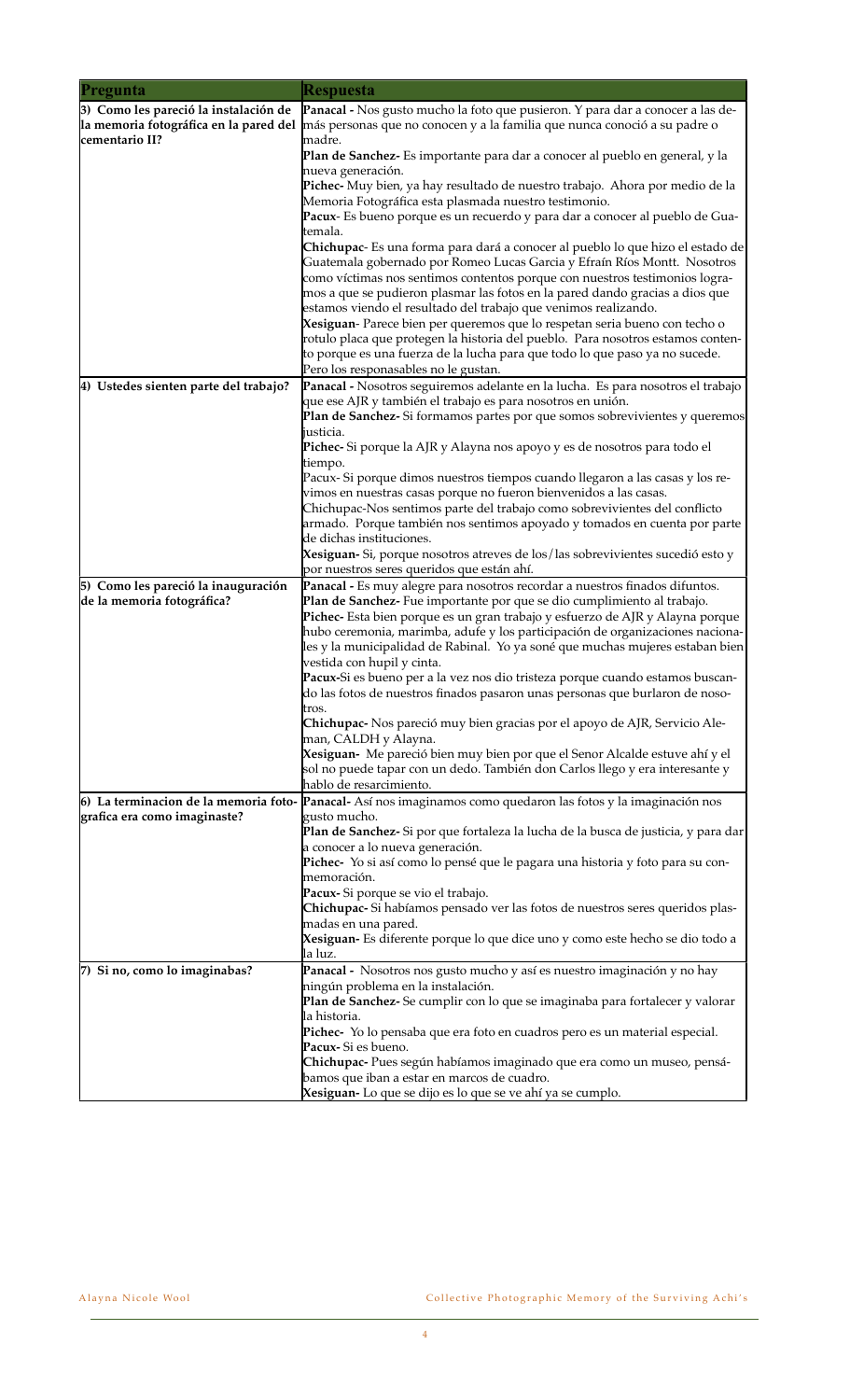| Pregunta                                                                               | <b>Respuesta</b>                                                                                                                                                                                                                                                                                                                                                                                                                                                                                                                                                                                                                                                                                                                                                                                                                                                                                                                                                                                                                                                                                                               |
|----------------------------------------------------------------------------------------|--------------------------------------------------------------------------------------------------------------------------------------------------------------------------------------------------------------------------------------------------------------------------------------------------------------------------------------------------------------------------------------------------------------------------------------------------------------------------------------------------------------------------------------------------------------------------------------------------------------------------------------------------------------------------------------------------------------------------------------------------------------------------------------------------------------------------------------------------------------------------------------------------------------------------------------------------------------------------------------------------------------------------------------------------------------------------------------------------------------------------------|
| la memoria fotográfica?                                                                | 8) Que comentarios han escuchado de Panacal-Las personas hablan de la fotografía y dicen que no es un lugar espe-<br>cial para ellos. Y hablan mal de nosotros porque estamos negociando con la<br>fotografía de los finados as dicen las gentes en las calles.<br>Plan de Sanchez-Buenos y malos<br>Pichec- Algunas personas dicen que somos guerrilleros. Algunos dicen que no<br>tenemos trabajos una persona de Xococ dicen que son personas vivas. Hay per-<br>sonas que no les gusta, y dicen que podrá regresar el conflicto.<br>Pacux- hubo malos comentarios en cuanto la instalación de la memoria fotográ-<br>fica.<br><b>Chichupac-</b> Piensan muchos que no es buena idea las fotos se humedecen y<br>piensan que nuestras víctimas son los mismos victimarios.<br>Xesiguan- En las calles hay algunos que hablan mal que es trabajo de organiza-<br>ciones y quieran pisto de los huesos. Si que hablan los de Xococ que no quieran<br>las fotos ahí. Y los de Chichim dicen que los responsables son los Derechos<br>Humanos y los ceremonias. Dicen porque están quemando candelas mueran<br>muchos soldados. |
| 9) Ustedes considera que es un forta-<br>lecimiento para la búsqueda de justi-<br>cia? | Panacal / Pichec- Si estamos de acuerdo con las fotografías porque vamos en<br>busca de la justicia y que juzguen a los responsables y pedimos justicia y pedi-<br>mos que nos ayuden a buscar los restos de nuestros finados desaparecido y<br>queremos que lo recuperamos.<br>Plan de Sanchez - Si este proyecto de la memoria fotográfica fortaleza la bús-<br>queda de justicia.<br>Pichec- Si porque la historia de nuestros familiares es parte, de la denuncia de<br>la búsqueda de la justicia.<br>Pacux- Si porque se cree por las fotografías.<br>Chichupac- Si porque estamos avanzando hacia el objetivo que es la justicia.<br>Xesiguan- Si, estamos esperando la justicia para que ellos ya no están riendo de<br>nosotros. El trabajo va ayudar porque ahí esta todo no pueden decir que es<br>mentira porque ahí esta la foto, historia es una prueba. Que ya no se repite eso<br>queremos la paz. Tiene que ayudar se va a llevar a cabo, que no sufren nuestros<br>hijos.                                                                                                                                    |
| 10) Observaciones Adicionales Bienve-<br>lnida.                                        | Panacal - Agradecemos mucho a CALDH, DED y AJR que nos ayudaron a<br>colocar las fotos de nuestro finados y pedimos que nos apoyen mas para que<br>nosotras seguimos adelante en busca de la justicia y luchar mas y pedimos a<br>dios que siguen adelante. GRACIAS.<br>Pichec-Siguen adelante AJR, CALDH y DED<br>Pacux - Agradecemos a AJR, CALDH y DED que se vio el trabajo y esperamos<br>que sigan adelante. Quiseramos de que AJR pagara a una persona de que se<br>encarga de hacer la limpieza a la memoria fotográfica para que se mantenga<br>limpio, porque ellos están mas vivos que nosotros. GRACIAS!<br>Xesiguan-No queremos ellos en el gobierno. Gracias a los que aporto el trabajo<br>porque sin ellos no podemos hacer este gran trabajo. Se florea nuestros voces,<br>gracias a ellos porque nos apoyo y nos conocen en el mundo.                                                                                                                                                                                                                                                                        |

### **Sustainability/Dissemination**

The project has had a multiplying effect on surrounding regions within Guatemala, which were also severely affected by the Internal Armed Conflict. Other communities have requested the replication of the work in their towns. A grant has been secured through the Association of Justice and Reconciliation and Project Consulting Services (PCS) to systematize all the information compiled during the investigation phase, in order to create interactive educational DVD's which can be sent to museums, schools and other vicinities that request information about the project. We will be using the information to create informative brochures thereby increasing visibility of our work and in turn increasing consciousness to the events that transpired during the genocide. The "Documentation Team" will also be conducting four diagnostics in the towns of Nebaj, Choatulum, Ixcan and Huehuetenango to investigate the feasibility of replicating the work in these areas of Guatemala. Currently, in February 2011 we gave a presentation on the work in San Juan, Puerto Rico and have an additional presentation scheduled for March 2011 at the University of Sacred Heart, San Juan, Puerto Rico. We are continuing the impact of our work by coordinating with other organizations and schools that can help us further the voices of the survivors.